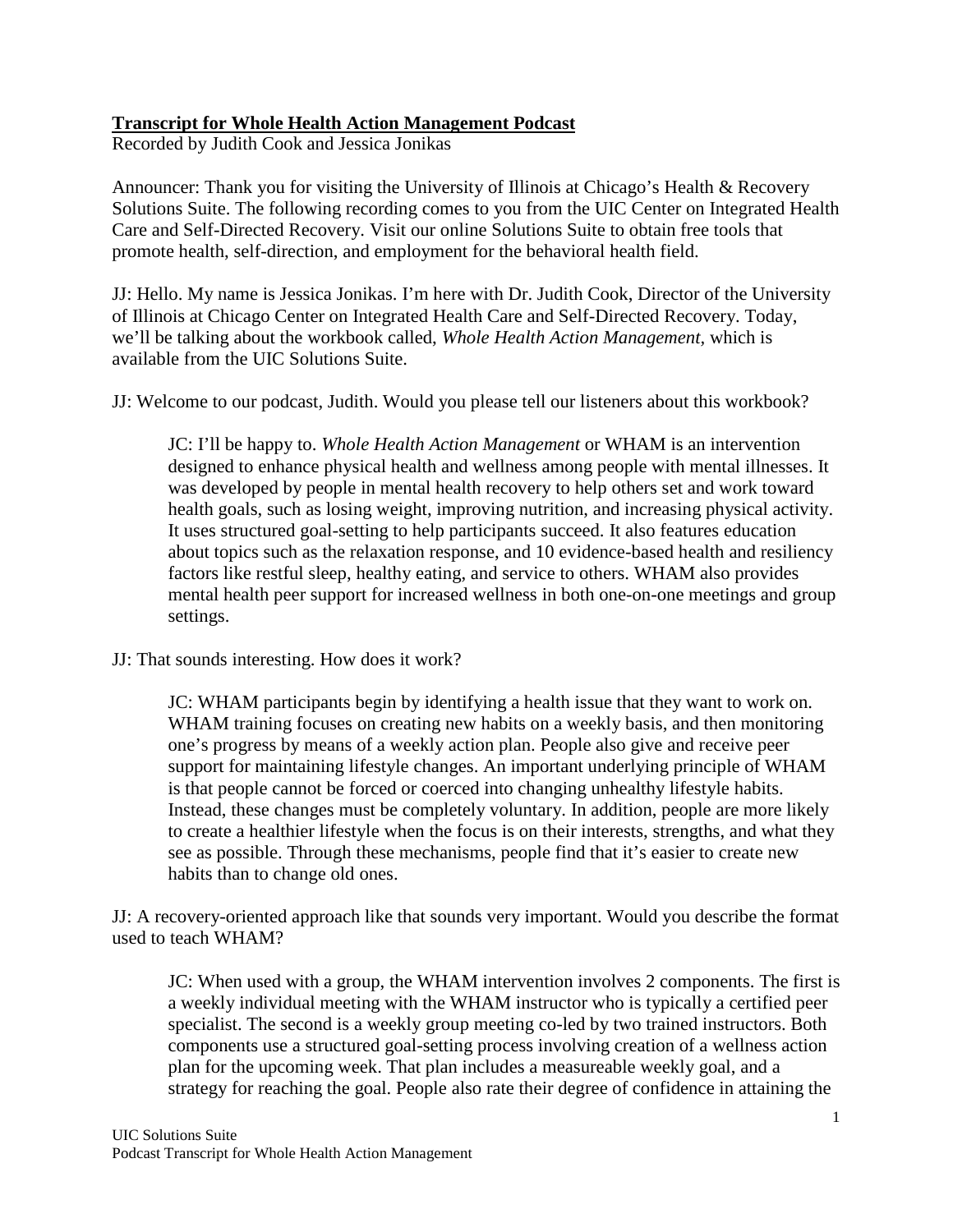coming week's goal. The group sessions seem to work best when attended by 10 to 12 people. WHAM can be offered in mental health or social service agencies, peer-run programs, community health clinics, or anywhere people can gather comfortably and privately.

JJ: Sounds like WHAM can be used in many different settings. What kinds of people might want to use the workbook?

JC: WHAM was designed for people in mental health recovery. But it can be used by anyone who wants to learn about different domains of health and wellness, as well as how to set and reach goals for healthier lifestyles.

JJ: I'm wondering whether people need specialized training to use and deliver WHAM.

JC: No experience is needed for people who want to use the workbook on their own. We recommend that people who want to teach WHAM receive training from a certified WHAM trainer. The National Council on Behavioral Health offers this training and you can find out more about it on their web site at www.thenationalcouncil.org/trainingcourses/whole-health-action-management. In addition, it's advisable for at least one of the teachers to have experience leading health education groups. Also, an important component of WHAM is the fact that the co-facilitators also set a health goal and follow a weekly action plan. They share their plan and report on whether they were able to reach their goal in the groups and one-on-one meetings. This helps to build everyone's empathy for the struggles faced by people who are trying to change their health habits.

JJ: That's helpful, thanks. What resources are needed to teach it?

JC: You'll need a computer, internet connection, and printer in order to download and print the 64-page workbook, as well as a private room for group and individual meetings. Other resources you'll need are pens, a flip chart or wipe-off board, and a blood pressure cuff for the session on hypertension. Also, depending on their goals and action plans, you may need to help participants find affordable exercise clothing, access to healthy foods, and other goods and services necessary for reaching their specific goals.

JJ: Before we end today, I'm hoping you'll share examples of how people are using WHAM to improve their wellness.

JC: Sure. Our Center has been conducting a study of WHAM and, so far, we've delivered it to over 125 people. The most common conditions they report dealing with are high blood pressure, high cholesterol, asthma, arthritis, and being overweight. Some examples of goals people have set include eating five healthy meals a week, another person's goal was to jog 20 minutes 2 times a week, and another person wanted to eat 7 servings of fruits and vegetables each week. We found that, regardless of the type of goal they set, over 80% were able to reach that goal after 3 months of WHAM participation. In addition, participant satisfaction has been very high. Over 80% say they like learning new